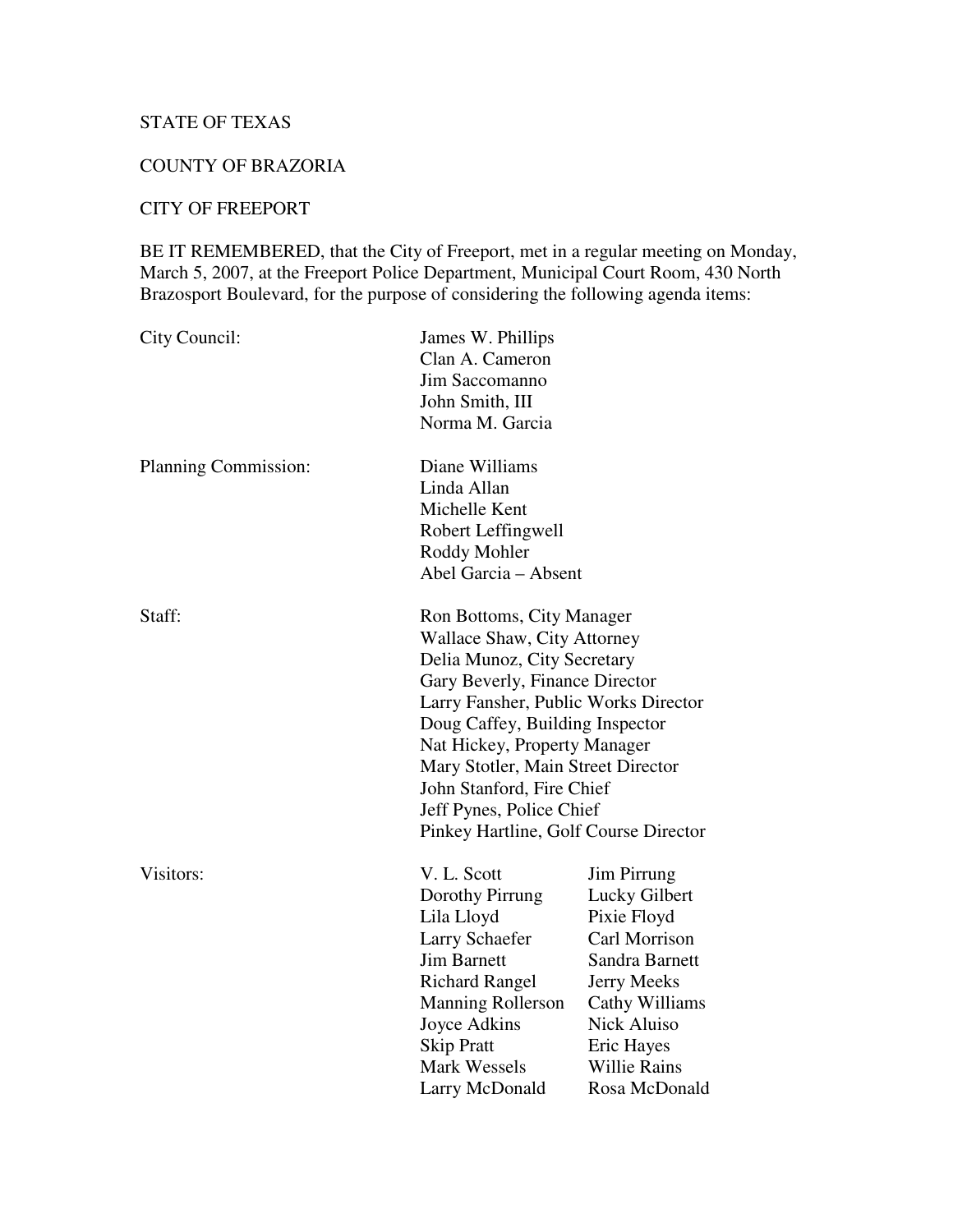Roddy Mohler Barbara Mohler Bobby Joe Casale Fred Bolton Luis Barrients Edna Allan James Allan Dan Tarver

## Call to Order.

Mayor Phillips called the meeting to order at 6:01 p.m.

Invocation by Pastor Moreno from the La Fe Iglesia.

Pastor Moreno with the La Fe Iglesia, offered the invocation.

Pledge of Allegiance.

Mayor Phillips led the Pledge of Allegiance.

Approval of the February 20, 2007 Council Minutes.

On a motion by Councilman Cameron, seconded by Councilman Saccomanno, with all present voting "aye", Council unanimously approved the minutes of February 20, 2007.

Attending Citizens and Their Business.

Manning Rollerson of 116 Grapevine, Lake Jackson, asked why his mother's house, 537 E.  $2<sup>nd</sup>$  Street, had to be torn town.

Presentation and discussion concerning the video testimony of Dennis Bonnen, State Representative, and Pete Reixach, Port Freeport Executive Director, regarding House Bill 1311 & 1312.

Council and City citizens viewed a video testimony of Dennis Bonnen, State Representative and Pete Reixach, Port Freeport Executive Director regarding House Bills 1311 & 1312. Mr. Bottoms explained these house bills stemmed from the City's annexation of 246 acres of undeveloped Port property along FM 1495. The house bills have come out of the committee and companion bills (SB 1034 & 1035) were filed by Senator Kyle Janek, who also supports HB 1311  $\&$  1312. Mr. Bottoms stated that these bills were directed at Freeport. If passed, it would take control of property from the City and transferred to the Port. The Port requested the property rezoned to M-2 (heavy manufacturing) however the Planning Commission and City Council voted to rezone the property from R-l to W-3 (waterfront heavy) with a specific use permit. The Port's expansion plans will deteriorate the air quality of Freeport. Mayor Phillips said that previously the City and the Port had an agreement, but the Port has now taken a different direction. The Mayor stated that the Port talked about an industrial district contract, but the City can not have an industrial district contract on an open piece of land. Mr. Bottoms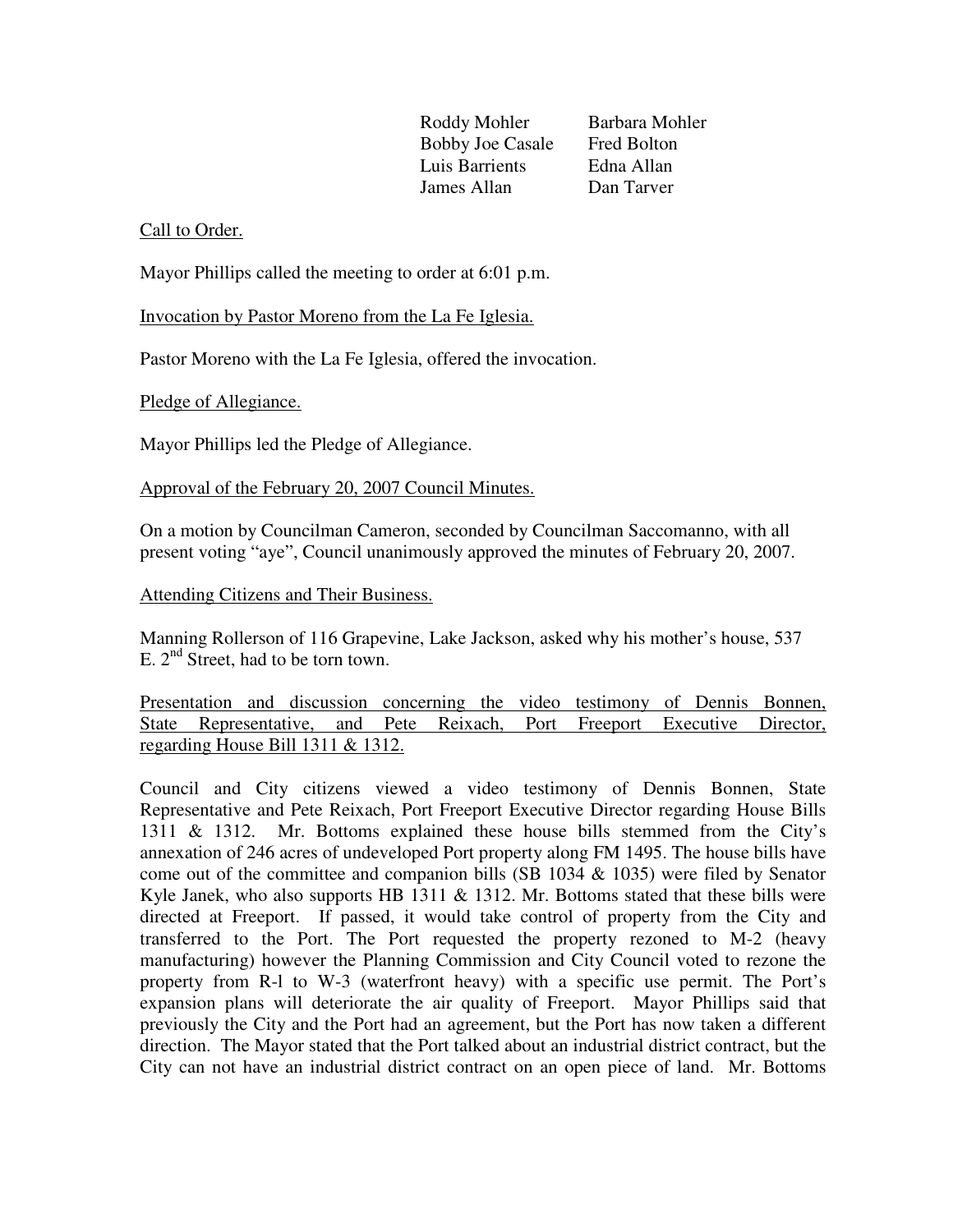suggested for citizens to call the offices of Dennis Bonnen, State Representative and Senator Kyle Janek to reject these house bills.

Ms. Lila Lloyd expressed her disappointment at the Port's action. She stated that the Port is steady buying property in the east end of town. While the Port extends over 13 cities, Freeport would be the only city affected by this bill.

Carl Morrison suggested representatives take a bus to Austin to voice their opposition.

Councilman Cameron feared this would change the demographics of the City.

V. L. Scott was offended that our State Representative call our city "blighted".

Melanie Oldham said the Port plans would heavily pollute the area. She suggested that citizens of Freeport should go to Austin to the Legislative Floor and talk to the State Representatives and voice their opposition. She states that Mr. Bonnen our State Representative, is not concerned about the quality of life for the citizens in the City.

**Joint Public Hearing**: At which time and place the City Council and the Planning Commission of said city will conduct a joint public hearing to consider a proposed amendments to the Comprehensive Zoning Ordinance of said City, codified as Chapter 155 of the Code of Ordinance of said City,

- Amending the definition of sexually oriented business contained in Section 155.002.
- To add a new Section 155.024 making provisions for the classification of new and unlisted commercial uses in C-1 and C-2 zones.
- Changing the zoning classification of Lots 1-12, Block 6, Velasco Townsite also known as 108, 116, 122, and 124 South Ave. D from their present classification of R-3 to a new classification of C-2.

Their being a quorum with the Planning Commission and City Council, Mayor Phillips opened the Joint Public Hearing at 7:10 p.m. to consider the proposed amendments.

Diane Williams, Chairman of the Planning Commission, stated that the commission had reviewed the above proposed changes and recommended all three amendments to the Comprehensive Zoning Ordinance.

On a motion by Councilman Cameron, seconded by Councilman Smith, with all present voting "aye", Council unanimously approved amending the definition of sexually oriented business contained in Section 155.002, that sentence 2 & 3 of Section 123.02 be included in Section 155.002 of the zoning ordinance.

On a motion by Councilwoman Garcia, seconded by Councilman Cameron, with all present voting "aye", Council unanimously approved to add a new Section 155.024 making provisions for the classification of new and unlisted commercial uses in C-l and C-2 zones.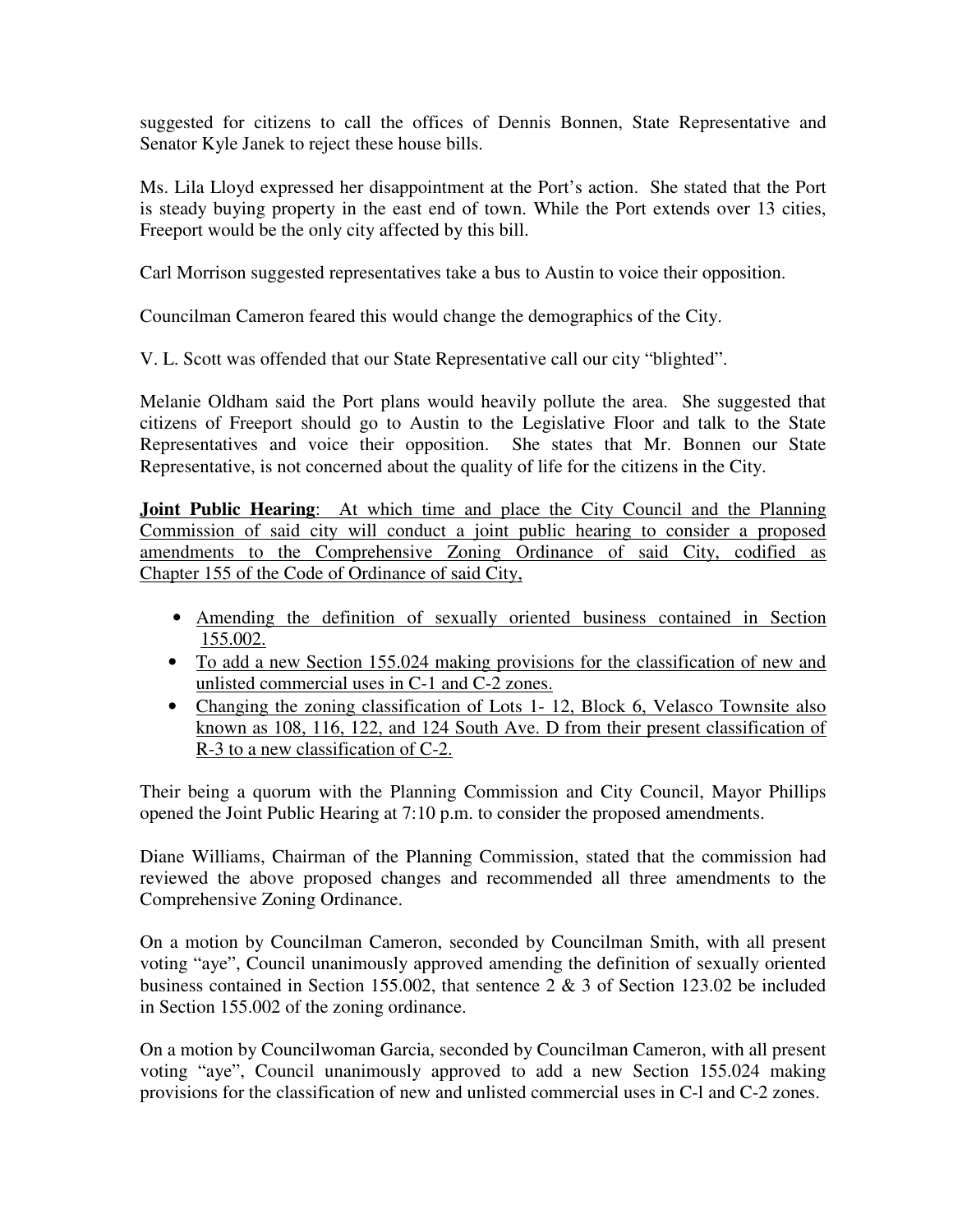On a motion by Councilman Smith, seconded by Councilwoman Garcia, with all present voting "aye", Council unanimously approved changing the zoning classification of Lots 1- 12, Block 6, Velasco Townsite also known as 108, 116, 122, and 124 South Ave. D from their present classification of R-3 to a new classification of C-2.

Joyce Adkins stated that this was called spot zoning. Mr. Shaw stated that this was at the request from the VFW; that this zoning of C-2 was extending to the rest of the adjoining property; to run consistent.

Mayor Phillips asked for comments from audience and staff. There being no further questions or comments, Mayor Phillips closed the hearing at 7:25 p.m. He thanked the Planning Commission for their attendance.

**Public Hearing**: Sitting as the Board of Adjustments and Appeals under the Unsafe Building Abatement Code, to consider declaring the below listed unsafe structures.

- 410 E. 2nd Street, Block 16, Part of Lot 17 & 18. Freeport Townsite
- $406$  E. 2nd Street, Block 16, Part of Lot 19 & 20, Freeport Townsite
- 431 W.2nd Street, Block 65, Lot l, Freeport Townsite.

Doug Caffey, Building Inspector presented a PowerPoint presentation of the condition of the three structures. Structures  $406 \& 410 \text{ E}$ . 2nd were vacant and had roof failures. Drug paraphernalia were found in the structures. Elizabeth Gonzalez is the executor of the properties and will meet with the Building Official and negotiate a solution.

Structure 431 W.  $2<sup>nd</sup>$  was vacant, had open sewer, electrical in bad shape. Numerous letters had been sent and citations issued with no response.

On a motion by Councilwoman Garcia, seconded by Councilman Saccomanno, with all present voting 4 to 1 approved declaring the structures unsafe. Council sits as the Board of Adjustments and Appeals under the Unsafe Building Abatement Code. Councilman Cameron opposed.

Consideration of the approval of Resolution No. 2007-2134 calling for two Public Hearing on proposed annexation of 122 acres of land adjoining the existing bridge Harbor Subdivsion and fronting on the Gulf Intracoastal Waterway.

On a motion by Councilman Smith, seconded by Councilman Saccomanno, with all present voting 4 to l, Council approved Resolution No. 2007-2134 calling for two public hearings (April l6th & April 30th, 2007) on proposed annexation of 122 acres of land adjoining the existing bridge Harbor Subdivision and fronting on the Gulf Intracoastal Waterwater. Councilman Cameron opposed.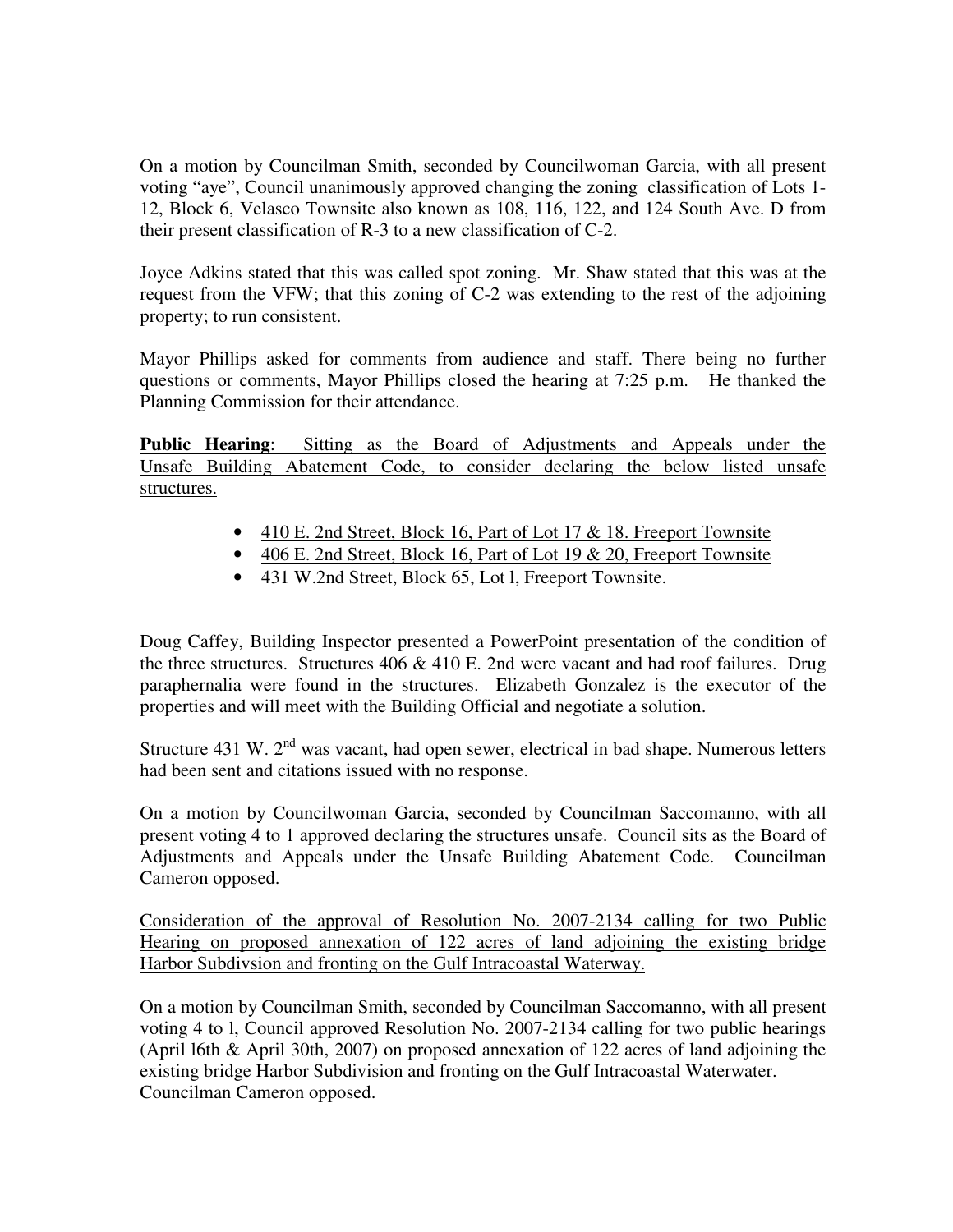Consideration of the approval of setting a date for a joint public hearing with the Planning Commission to consider rezoning Lots 10, 11, 12 and 13-16, known as 10 Kingfish Lane, Bridge Harbor Subdivision from C-2 to W-2.

On a motion by Councilman Smith, seconded by Councilman Saccomanno, with all present voting "aye, Council unanimously approved April l6, 2007 at 6:00 p.m. for a joint public hearing with the Planning Commission to consider rezoning Lots 10, 11, 12 and l3-l6, known as 10 Kingfish Lane, Bridge Harbor Subdivision from C-2 to W-2.

Consideration of the approval of signing a replat of Block 178, Lots l-6 Avalon Subdivision, Freeport, Texas known as 1741-1761 West 4th Street, approved by the Planning Commission on 3/5/07.

On a motion by Councilman Smith, seconded by Councilwoman Garcia, with all present voting "aye", Council unanimously approved signing a replat on Block 178, Lots 1-6, Avalon Subdivision, Freeport, Texas known as 1741-1761 West 4th Street, approved by the Planning Commission on 3/5/07.

Consideration of the approval of setting a date for rebidding a deck for RiverPlace project.

On a motion by Councilman Saccomanno, seconded by Councilman Cameron, with all present voting "aye", Council unanimously approved setting a bid date for March 29, 2007 @ 2.00 p.m. for RiverPlace project.

Consideration of the approval of Resolution No. 2007-2135 authorizing execution and attestation by Mayor and City Secretary of a quit claim the City of Freeport's interest in a 2.01 acres tract out of Block 58, of the Freeport Townsite and out of a closed portion of Oak Street in the City of Freeport, Brazoria, County, Texas.

On a motion by Councilman Smith, seconded by Councilwoman Garcia, with all present voting "aye", Council unanimously approved Resolution No. 2007-2135 authorizing execution and attestation by Mayor and City Secretary of a quit claim the City of Freeport's interest in a 2.01 acres tract out of Block 58, of the Freeport Townsite and out of a closed portion of Oak Street in the City of Freeport, Brazoria, County, Texas.

Consideration of the approval of closing the right-of-way easement at Abstract 62, in Tracts 520 and 521.

No action required.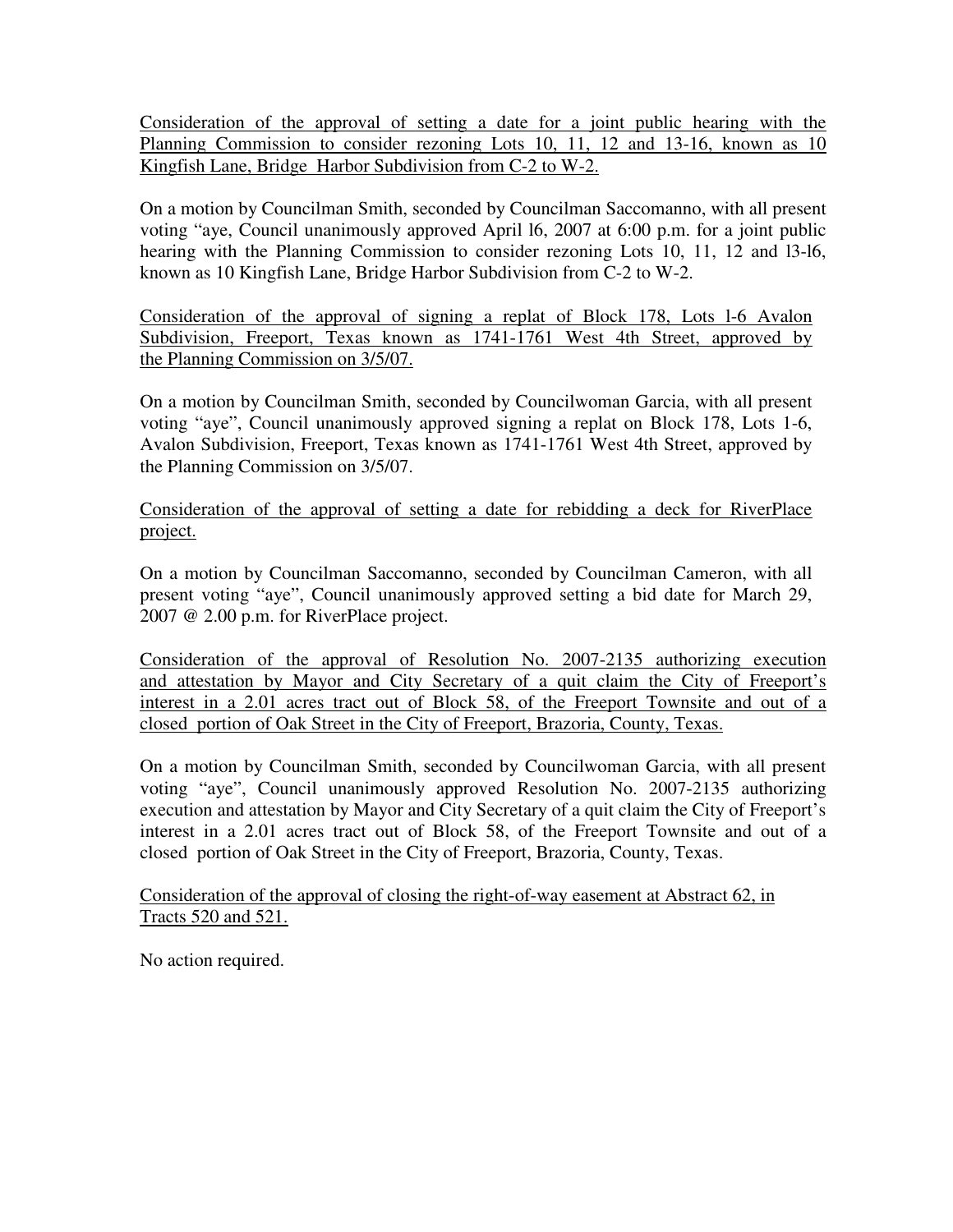Consideration of the approval of Ordinance No. 2007-2156, amending Ordinance No. 2007-2151calling the Annual General Election to change the facility of early voting to the Freeport Library, 410 Brazosport Blvd., Freeport, Texas.

On a motion by Councilman Smith, seconded by Councilwoman Garcia, with all present voting "aye", Council approved Ordinance No. 2007-2156 amending Ordinance No. 2007- 2151calling the Annual General Election to change the facility of early voting to the Freeport Library, 410 Brazosport Blvd., Freeport, Texas.

## Elected Official Report

Councilman Smith and Councilwoman attended the basketball banquet at RiverPlace. He applauded Larry Fansher and the parents for their support and participation; approximately 400 people attended the banquet. The Senior Citizens will visit the George Bush Library at College Station on March 8, 2007.

#### W**ork Session**

### Administration Report

Mr. Bottoms reported on behalf of the staff. The street department will finish with Yellowstone Street in two weeks. Also preparing the ball fields for the new season. The Joy Rod Run is scheduled for March 18th & 19th, 2007 at the Freeport Municipal Park. The Golf Course is looking very good. The Brazoria County Cities Association will meet in West Columbia on March 21, 2007. The City was successful in driving the sheet piles at the Trico property. The City saved money by doing the work in house. Main Street will hold a board training meeting on March 12, 2007. The meeting is for Board members and volunteers. Anybody interested in attending should make contact with Mary Stotler. Chief Pynes 1st. year anniversary with the City is tomorrow. Two fires, one on 1204 West 5<sup>th</sup> and one near Oil Patch, both are under investigation. Mr. Bottoms will travel to Austin tomorrow to talk to legislatures to derail the House Bill l311 & l312 sponsored by State Representative Dennis Bonnen.

#### Discussion concerning creating a Historical District Overlay downtown.

Mr. Shaw discussed his concerns of creating a Historical District Overlay downtown. The adoption of a Historical District at this time would not be valid until a Historical Commission exists. The ordinance will have to be revised or appoint a Historical Committee. Mayor Phillips announced if any one wanted to fill an application to see the City Secretary.